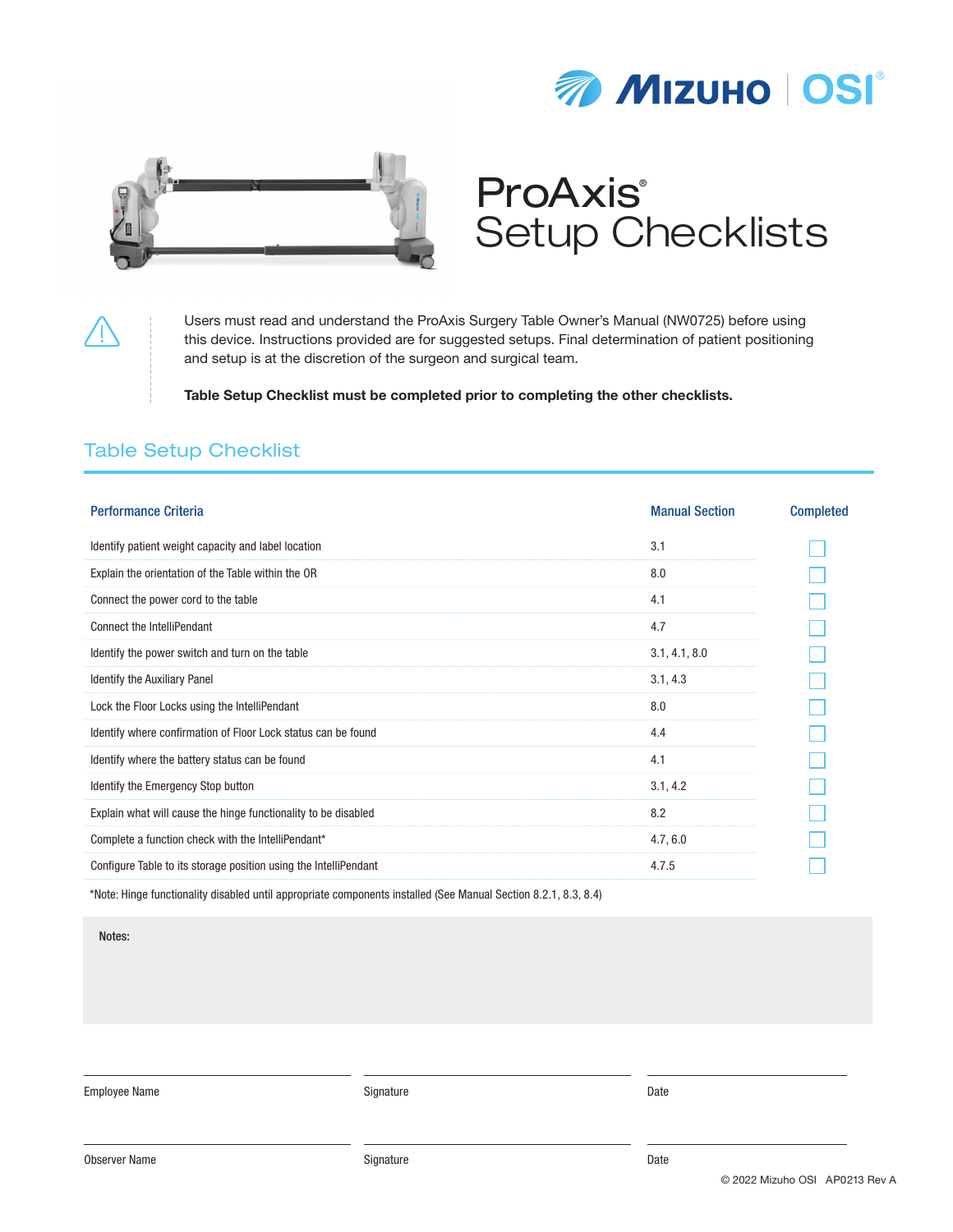



## Prone Patient Positioning Setup Checklist

| <b>Performance Criteria</b>                                                | <b>Manual Section</b> | <b>Completed</b> |
|----------------------------------------------------------------------------|-----------------------|------------------|
| Identify the Patient Care Kit components and explain preparation steps     | 7.2                   |                  |
| Demonstrate setup of the ProneView Cushion Insert and Helmet               | 8.1                   |                  |
| Install the Rail Mounts for the Torso Trolley                              | 8.1                   |                  |
| Connect the Cable Connectors of the Rail Mounts to the corresponding ports | 8.1                   |                  |
| Demonstrate installing the (Torso Trolley) Chest Tray                      | 8.1                   |                  |
| Demonstrate attaching the Chest Pad onto the Chest Tray                    | 8.1                   |                  |
| Demonstrate installing the Arm Board Mounting Brackets                     | 8.1                   |                  |
| Demonstrate attaching the Articulating Arm Boards                          | 8.1                   |                  |
| Demonstrate the functionality of the Articulating Arm Boards               | 8.1                   |                  |
| Demonstrate installing and positioning the Combination Hip and Thigh Pads  | 8.1                   |                  |
| Demonstrate attaching the Leg Boards                                       | 8.1                   |                  |
| Demonstrate attaching the Leg Sling                                        | 8.1                   |                  |
| Demonstrate mounting the Retractor Adapter                                 | 8.1                   |                  |
| Explain the use of the Retractor Adapter                                   | 8.1                   |                  |
| Demonstrate placement of the Head Support on the Torso Trolley             | 8.1                   |                  |
| Explain how to place Patient Care Kit Covers on pads                       | 8.1                   |                  |
| Explain how to log roll the patient to a prone position                    | 8.1                   |                  |
| Identify patient anatomical landmarks that align with support pads         | 8.1                   |                  |
| Demonstrate application of buttocks strap and safety strap                 | 8.1                   |                  |
| Describe the use of the Mizuho OSI Tempur-Pedic Medical Pillows            | 8.1                   |                  |

Notes:

Employee Name Date Controllers and Signature Signature Controllers and Date Controllers and Date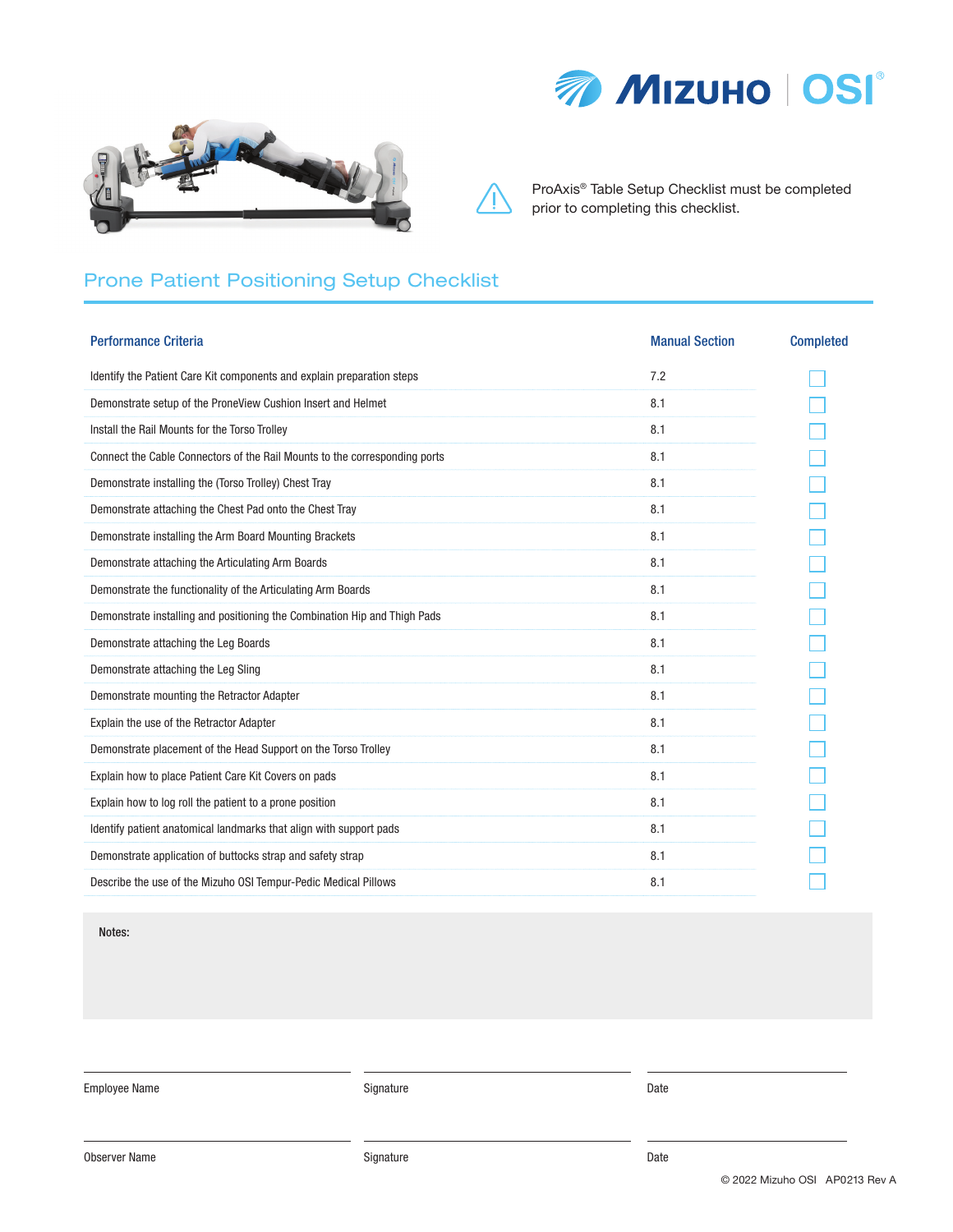



### Prone Cervical Patient Positioning Setup Checklist

| <b>Performance Criteria</b>                                               | <b>Manual Section</b> | <b>Completed</b> |
|---------------------------------------------------------------------------|-----------------------|------------------|
| Demonstrate installing the Cervical Management Mounting Bracket           | 8.2.1                 |                  |
| Demonstrate installing the Cervical Management Base Unit                  | 8.2.1                 |                  |
| Attach and remove a Swivel Adapter                                        | 8.2.1                 |                  |
| Demonstrate the functionality of the Cervical Management Base Unit        | 8.2.1                 |                  |
| Explain the importance of aligning the starburst teeth                    | 8.2.1                 |                  |
| Demonstrate how to install the Traction Vector                            | 8.2.2                 |                  |
| Install the Cervical Chest Tray                                           | 8.2.1                 |                  |
| Demonstrate attaching the Chest Pad onto the Cervical Chest Tray          | 8.2.1                 |                  |
| Demonstrate the functionality of the Articulating Arm Boards              | 8.2.1                 |                  |
| Demonstrate installing and positioning the Combination Hip and Thigh Pads | 8.2.1                 |                  |
| Demonstrate attaching the Leg Boards                                      | 8.2.1                 |                  |
| Demonstrate attaching the Leg Sling                                       | 8.2.1                 |                  |
| Demonstrate mounting the Retractor Adapter                                | 8.2.1                 |                  |
| Explain the use of the Retractor Adapter                                  | 8.2.1                 |                  |
| Explain how to place Patient Care Kit Covers on pads                      | 8.2.1                 |                  |
| Explain how to log roll the patient to a prone position                   | 8.2.1                 |                  |
| Identify patient anatomical landmarks that align with support pads        | 8.2.1                 |                  |
| Demonstrate application of buttocks strap and safety strap                | 8.2.1                 |                  |
| Describe the use of the Mizuho OSI Tempur-Pedic Medical Pillows           | 8.2.1                 |                  |

Notes:

Employee Name Date Contract Contract Contract Contract Contract Contract Contract Contract Contract Contract Contract Contract Contract Contract Contract Contract Contract Contract Contract Contract Contract Contract Contr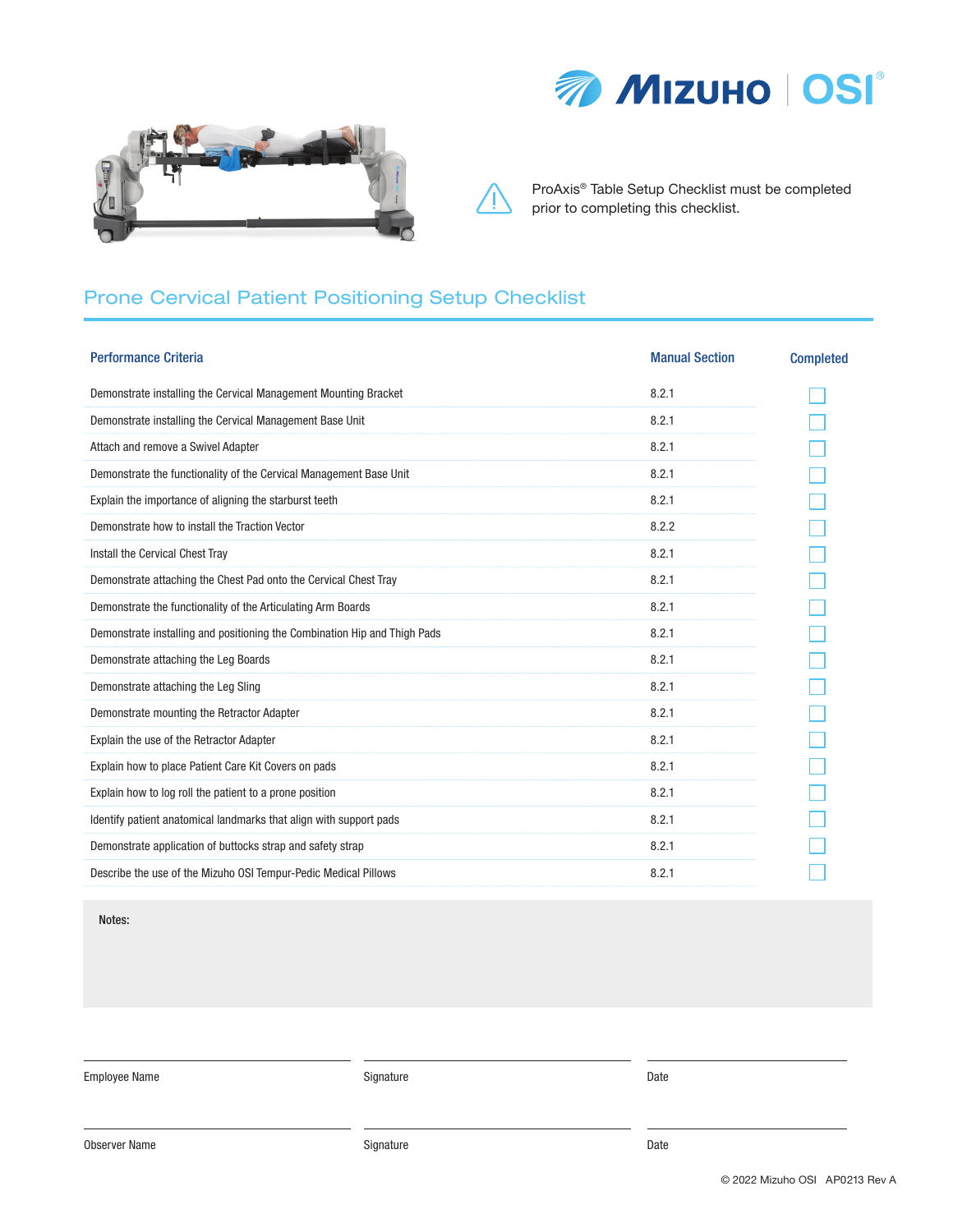



#### Supine Patient Positioning Setup Checklist

| <b>Performance Criteria</b>                                              | <b>Manual Section</b> | <b>Completed</b> |
|--------------------------------------------------------------------------|-----------------------|------------------|
| Demonstrate installing the Head-End Supine Top                           | 8.3                   |                  |
| Connect the Cable Connector to the port                                  | 8.3                   |                  |
| Demonstrate installing the Foot-End Supine Top                           | 8.3                   |                  |
| Attach the Mizuho OSI Tempur-Pedic Medical Pad                           | 8.3                   |                  |
| Explain how to complete patient transfer in supine position              | 8.3                   |                  |
| Demonstrate installing the Universal Side Rail Adapter                   | 8.3                   |                  |
| Explain the use of the Universal Side Rail Adapter                       | 8.3                   |                  |
| Demonstrate attachment of safety strap                                   | 8.3                   |                  |
| Describe the use of the Mizuho OSI Tempur-Pedic Medical Pillows          | 8.3                   |                  |
| <b>Optional:</b> Demonstrate installing and adjusting Pivoting Arm Board | 8.3                   |                  |

Notes:

Employee Name Date and Signature Signature Controller and Date of Date Date

Observer Name Date Date of Contract Contract Contract Contract Contract Contract Contract Contract Contract Contract Contract Contract Contract Contract Contract Contract Contract Contract Contract Contract Contract Contra